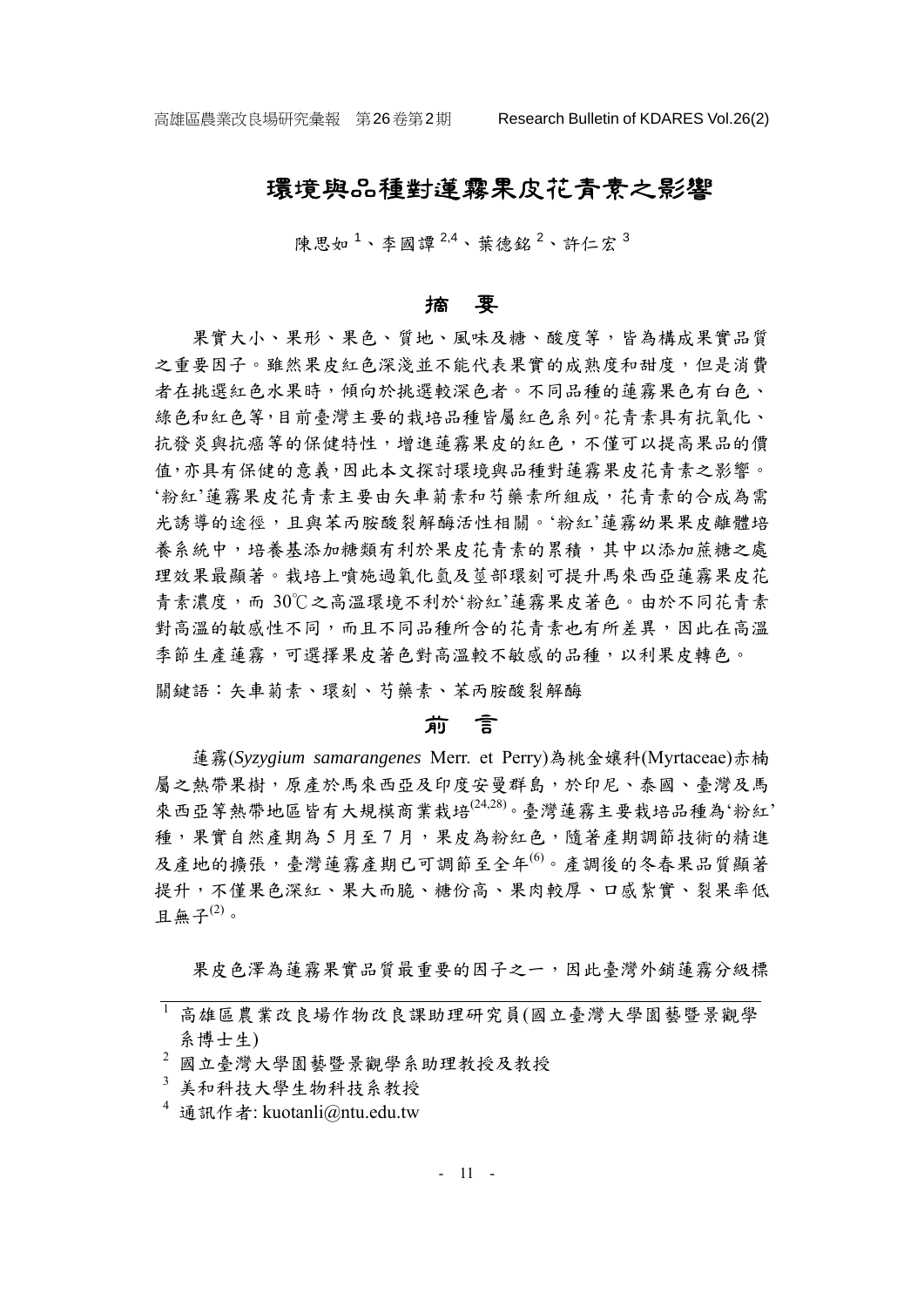準在果皮顏色由高到低分為鮮黑、泛黑、淡黑、鮮紅、泛紅及淡紅六級(10)。 春夏季生產的'粉紅'蓮霧著色困難一直是維持果色品質的瓶頸,目前以近年 來引進生產的'紅寶石'('Thub Thim Chan',或稱「泰國種」) 蓮霧填補優質 果品的產期空窗期<sup>(6)</sup>。構成紅色系列蓮霧果皮的色素主要為花青素<sup>(11)</sup>,花青 素屬於類黃酮,存在植物體的特定組織內,具有吸引動物授粉及傳播種子的 功能,並可遮蔽葉綠素,防止高光對葉肉細胞造成傷害(14,21)。花青素對人體 亦具有保健功能,不僅具有預防心血管疾病、抗癌、抗微生物及抗病毒活性 等功能,對於糖尿病、神經退化症及肝臟、胃、眼睛等具有正面效應,亦被 認為是有益人體健康的天然抗氧化物質(13),因此提升果皮著色程度不僅使果 品外觀價值提升,亦具有食品保健意義。本文探討蓮霧果皮花青素累積與果 皮色澤的影響因子,以利產業應用於不同栽培季節與環境下穩定提升果實品 質。

## 花青素的種類

花青素屬於類黃酮,通常於第 3、第 5 或第 7 個碳上的-OH 基與糖類進 行糖化作用,形成花青素糖苷(anthocyanins),花青素因環上不同位置鍵結-OH 基或-OH 基甲基化的不同,形成不同的花青素配基,常見的花青素配基包括 天竺葵素(pelargonidin)、矢車菊素(cyanidin)、飛燕草素(delphinidin)、矮牽牛 素(petunidin)、芍藥素(peonidin)及錦葵素(malvidin) (圖 1)。花青素配基與糖鍵 結形成花青素糖苷,結合之糖類的種類及鍵結位置的不同,或是-OH 基的醯 化修飾,造就不同的花青素種類,因此自然界被鑑定出來的花青素種類已多 達 500 種 $(13)$ 。

花青素配基(Anthocyanidins)的合成是由苯丙胺酸(phenylalanine)經苯丙 胺酸裂解酶(Phenylalanin ammonia-lyase, PAL)催化合成肉桂酸(cinnamate), 再 依續由 cinnamate-4-hydroxylase (C4H)及 4-coumarateCoA ligase 催化合成 4-coumaric acid 及 4-coumaroyl-CoA,再與 3 個 Malonyl-CoA 經 Chalcone synthase (CHS)催化結合而成 Chalcone,形成 C6-C3-C6 的 15 個碳的結構,再 經由 chalcone isomerase (CHI)、flavone 3-hydroxylase (F3H)及 dihydroflavonol 4-reductase 一連串的催化,產生無色花色素配基(leucoanthocyanidins),最後 無色花色素配基再由 anthocyanidin synthase (ANS)催化合成花青素配基 (anthocyanidins),花青素配基在 anthocyanidin glucosyltransferase (FGT)的作用 下與糖結合,形成呈色的花青素糖苷(圖 2)<sup>(13)</sup>。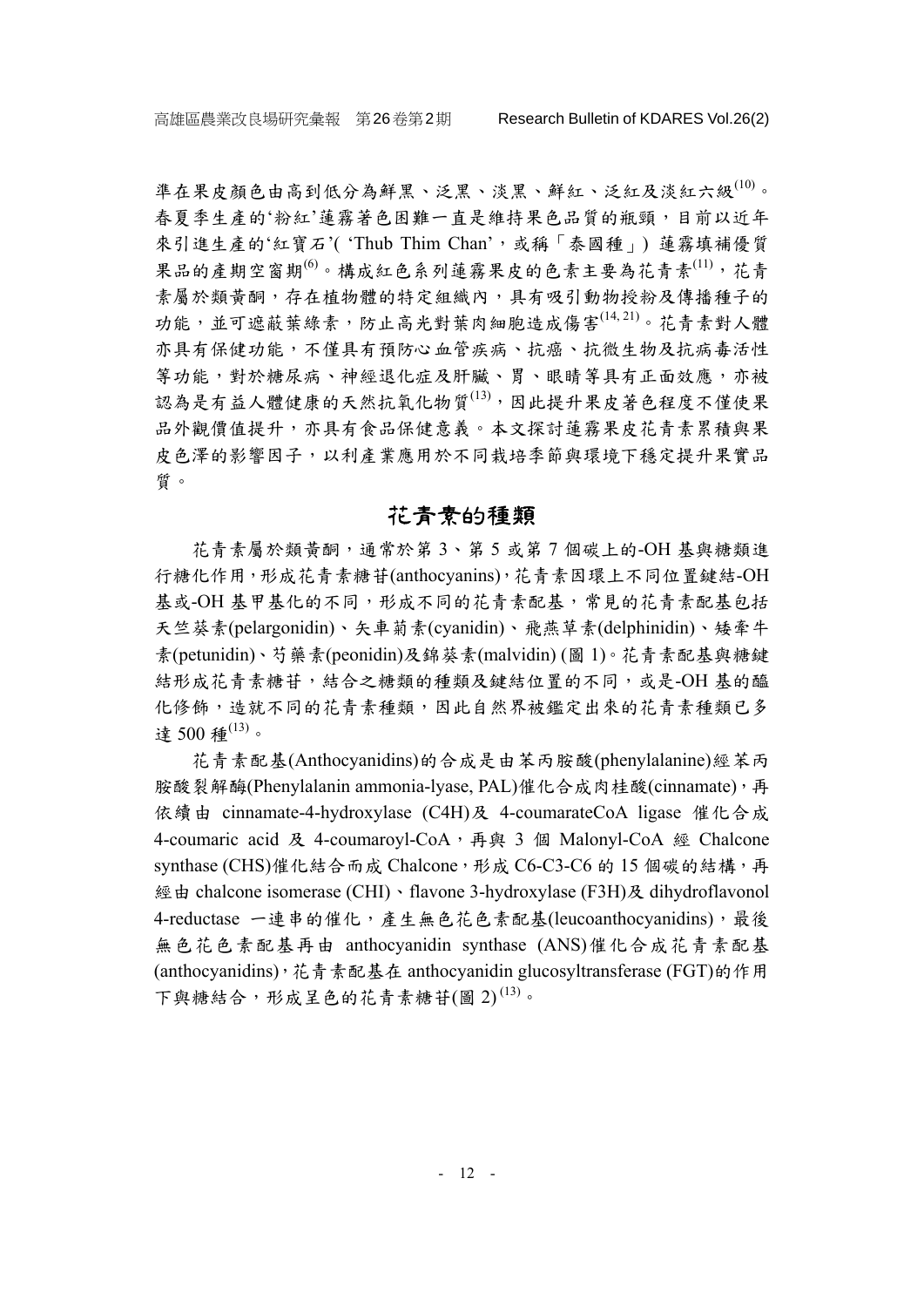| R<br>3              | $\rm R_1$        | $R_2$            | 花青素配基 | (Anthocyanidin) |
|---------------------|------------------|------------------|-------|-----------------|
| HO<br>$R_{2}$<br>5' |                  | H                | 天竺葵素  | (Pelargonidin)  |
|                     | OН               | H                | 矢車菊素  | (Cyanidin)      |
|                     | OН               | <b>OH</b>        | 飛燕草素  | (Delphinidin)   |
| DН<br>OH            | OН               | OCH <sub>3</sub> | 矮牽牛素  | (Petunidin)     |
|                     | OCH <sub>3</sub> | н                | 芍藥素   | (Peonidin)      |
|                     |                  | OCH3             | 錦葵素   | (Malvidin)      |

圖 1. 主要花青素配基的構造 (de Pascual-Teresa and Sanchez-Ballesta, 2008)



圖 2. 花青素生合成圖 (de Pascual-Teresa and Sanchez-Ballesta, 2008)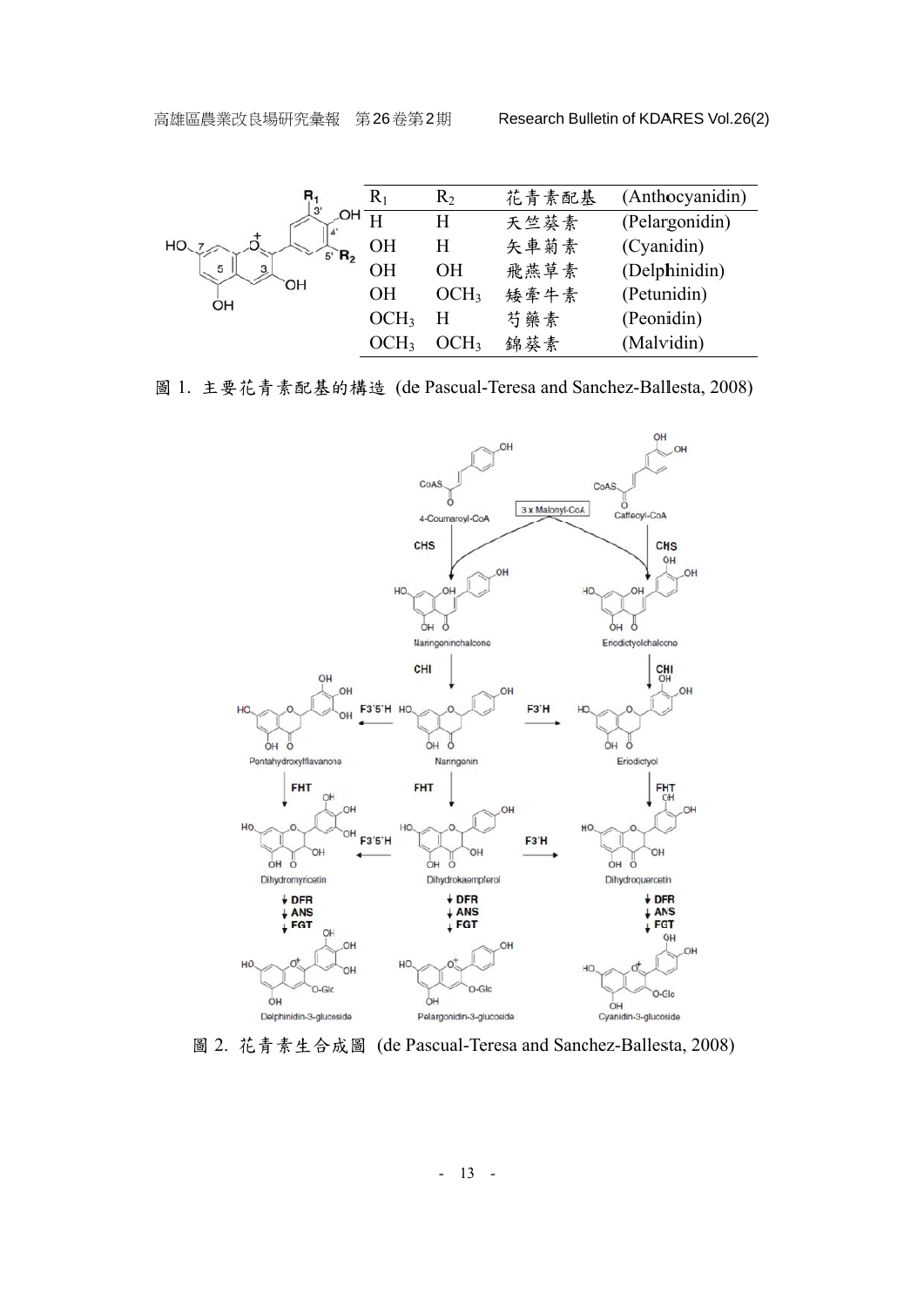# 影響蓮霧果皮著色的因子

利用果皮離體培養測試系統,可於兩週的短時間內,於控制的離體培養 環境下篩選各項影響果皮著色之環境因子或藥劑,為較有效率之測試方法(8)。 '粉紅'蓮霧幼果果皮離體培養於含 6%蔗糖之培養基時,其花青素逐漸累積, 葉綠素濃度則逐漸下降,與果實掛樹生長期間的變化趨勢類似,但在離體培 養下之變化程度較掛樹果實更顯著,而培養期間果皮組織的總可溶性固形物 含量、可溶性蛋白質、PAL 活性及總酚類化合物皆逐漸累積,並與花青素濃 度的變化呈正相關 $(7, 26)$ 。

(一) 糖類對蓮霧果皮著色的影響

一般認為蓮霧果皮色澤愈深者通常糖度愈高,蓮霧開花後至成熟期各階 段的果皮花青素濃度與果實總可溶性固形物含量呈顯著正相關(1),顯示蓮霧 果實的糖類濃度與果皮著色有密切關係。蓮霧幼果果皮離體培養基中添加 0-12%的糖類(果糖、葡萄糖、蔗糖或麥芽糖),培養14天後,培養的果皮組 織內花青素濃度隨添加糖類濃度提升而增加,顯示較高的糖濃度有利於果皮 花青素的累積,其中又以蔗糖效果最顯著(8)。阿拉伯芥幼苗培養基中添加蔗 糖亦可促進其花青素累積,培養基中添加其他糖類或滲透調節物質對花青素 累積的促進程度不如蔗糖,或是沒有影響(30),顯示蔗糖含量與組織中花青素 的累積關係密切。

許多報告指出糖類可誘導花青素生合成相關基因的表現,進而促進花青 素累積,葡萄葉圓片離體培養之培養基中添加 0.4-1.2 mM 蔗糖,可促進花青 素及總酚類化合物之累積(25)。紅色蘿蔔(*Raphanus sativus*)下胚軸離體培養之 培養基中添加蔗糖可促進其花青素之累積,且有六個與花青素合成之相關基 因 phenylalanine ammonia lyase (*PAL*)、chalcone synthease (*CHS*)、chalcone flavones isomerase (*CHI*) 、 flavone 3-hydroxylase (*F3H*) 、 dihydroflavonol reductase (*DFR*)和 anthocyanidin synthase (ANS) 表現量皆增加, 而白色蘿蔔下 胚軸離體培養之培養基中添加蔗糖僅促進微量的花青素累積,上述之花青素 合成相關基因在白色蘿蔔的表現亦未因添加蔗糖而顯著增加表現量(16)。培養 基中添加蔗糖誘導阿拉伯芥幼苗花青素累積的作用與蔗糖促進 *MYB75/PAP1* gene 的表現有關,藉由 *MYB75/PAP1* 調控 *DFR* 之表現,進而促進花青素之生 合成(30)。

(二) 光照對蓮霧果皮著色的影響

'粉紅'蓮霧果皮花青素的合成為需光誘導的途徑,離體培養的幼果果皮 在黑暗下停止花青素的合成,在光照下則可持續合成<sup>(27)</sup>。於冬季或陰雨日較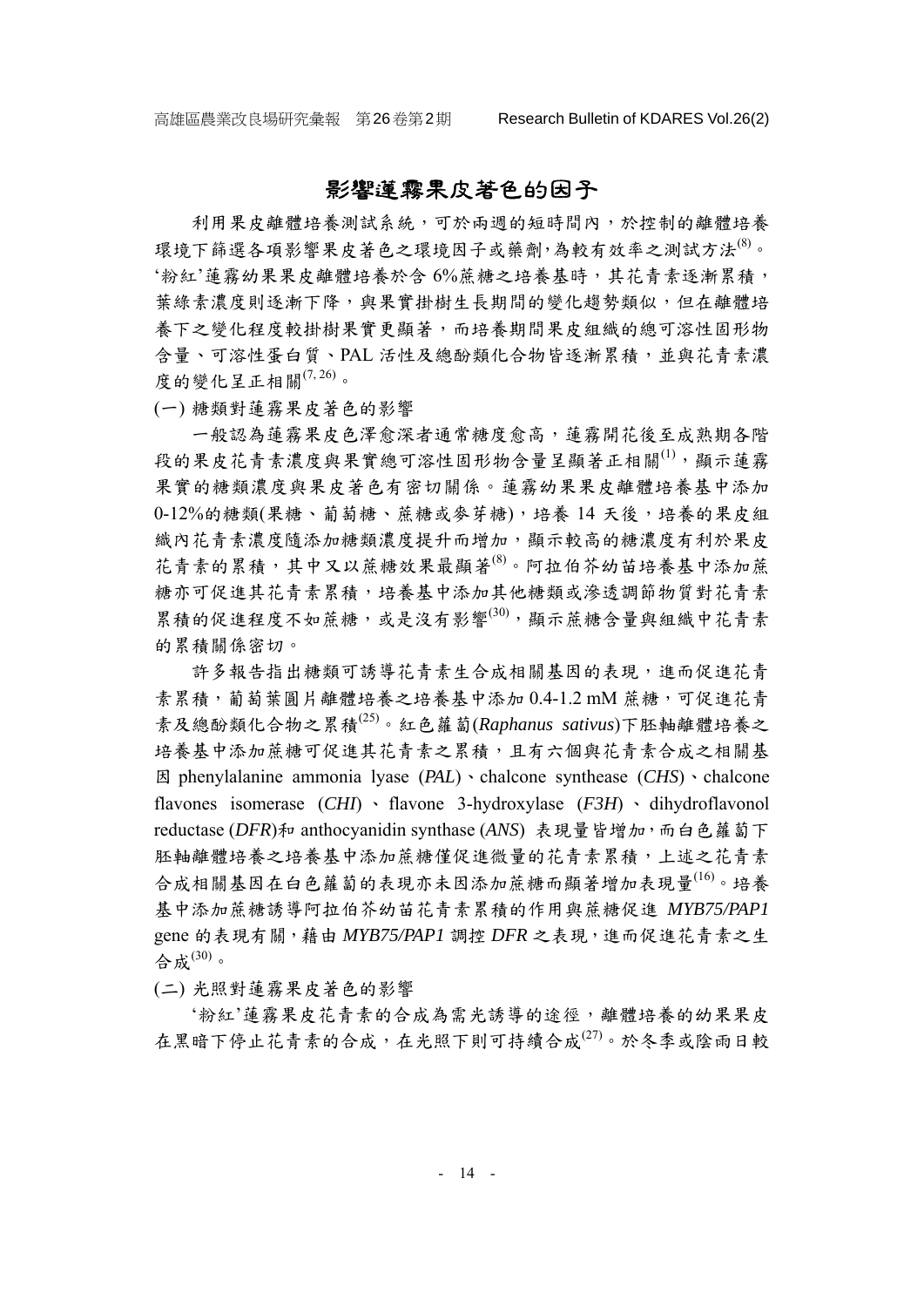多的地區栽培蓮霧時,一般認為需加強疏剪、增加透入樹冠內的光照,以促 進蓮霧果皮著色,與前述之離體培養的試驗結果相符。葡萄花青素合成途徑 中的 *DFR* 基因表現至少有三個調控機制:除了蔗糖相關調控機制以外,另有 需光照的調控機制以及發育調控的機制(15),推測蓮霧果皮的花青素合成同樣 受到多重因子的共同調控。

(三) 溫度對蓮霧果皮著色的影響

涼溫被認為較有利於蓮霧果皮著色,'粉紅'蓮霧果皮離體培養於 20℃及 25℃者累積較高濃度之花青素,而 30℃高溫下培養者花青素濃度遠低於較低 溫之處理<sup>(9, 27)</sup>;田間加溫的試驗中同樣顯示 30℃高溫處理者花青素濃度低於 不加溫的對照組,顯示高溫不利於蓮霧果皮花青素之累積<sup>(9)</sup>。PAL 為花青素 合成之關鍵酵素之一,'粉紅'蓮霧果皮花青素濃度與其 PAL 活性呈顯著正相 關(r=0.461\*) ,而其 PAL 活性受到高溫抑制,可能是造成高溫不利其果皮著 色的原因之一(3)。除了花青素生合成受到高溫抑制以外,高溫是否也造成蓮 霧果皮已合成之花青素的降解,則仍待進一步驗證。

高溫是許多作物果皮花青素合成的限制因子,葡萄果皮花青素的累積受 到高溫抑制,無論光照或遮陰,Merlot 葡萄田間增溫處理下果皮花青素濃度 皆較低,並影響其花青素生合成途徑中之醯基化(acylation)與氫氧基化,改變 其不同種類花青素的組成比率(29)。Cabernet Sauvignon 紅酒葡萄於 35℃高夜 溫下,除了 malvidin 類以外的花青素含量皆劇烈下降,然而花青素合成基因 的表現在高溫下並未受到如此強烈的抑制,經由同位素試驗結果驗證,高溫 亦促進已合成之花青素發生降解(23)。因此高溫對花青素累積的不利影響,不 僅可歸因於花青素生合成相關基因的表現量下降,亦與高溫下花青素分子的 降解有關。

(四) 噴施過氧化氫對蓮霧果皮著色的影響

花果發育期噴施過氧化氫被研究應用於提升馬來西亞蓮霧品種之著果率 及果實品質,於花朵開放前兩週開始,每週噴施一次20 mM 過氧化氫水溶液, 共噴施八次,不僅提升著果率及產量,果長、果寬、果汁率及果實總酚類、 總類黃酮、花青素及類胡蘿蔔素濃度皆顯著提升(20)。蓮霧果皮花青素濃度與 PAL 活性呈正相關 $^{(3,26)}$ , 而馬來西亞品種蓮霧噴施過氧化氫後 PAL 活性亦顯 著上升,可能因此促進花青素之生合成<sup>(20)</sup>,但噴施過氧化氫對於'粉紅'蓮霧 果皮著色之影響,則尚待驗證。

(五) 環刻對蓮霧果皮著色的影響

根據馬來西亞的研究,蓮霧開花前於枝條進行環刻,不僅提升著果數、 平均果重、果實、乾物重,果實總糖、總酚類及總類黃酮及花青素濃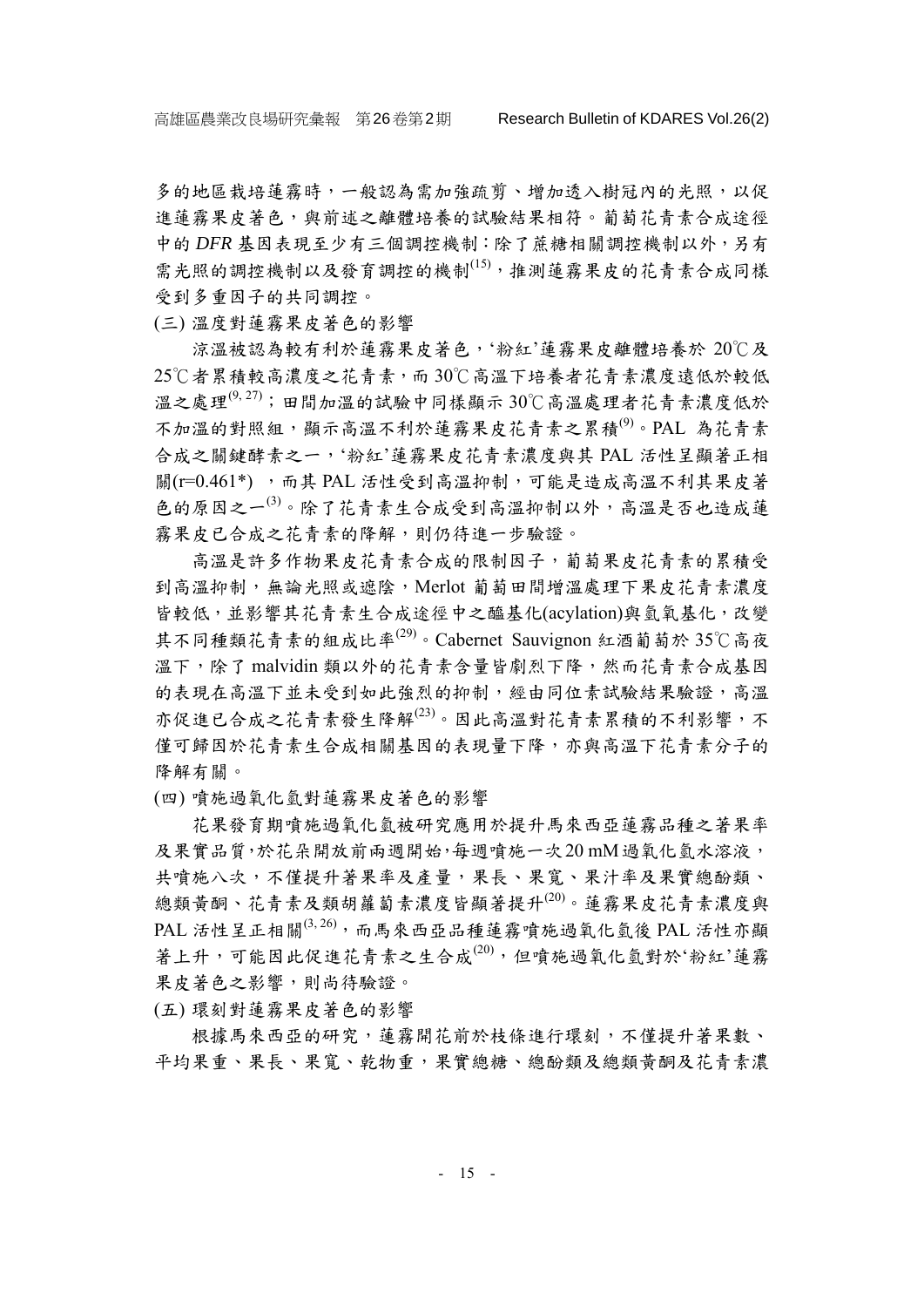度亦顯著提升<sup>(20)</sup>。環刻已知可誘導葡萄果皮花青素的累積<sup>(17)</sup>,於果實轉色期 施行莖幹環刻可顯著改善亞熱帶氣候區一年二收模式之夏季葡萄果皮著色不 良問題,並可增加果實總可溶性固形物含量<sup>(22)</sup>。莖部環刻可減少或阻斷地上 部的光合產物往地下部促進地上部糖類的累積,但少有研究探討 環刻對植株內生荷爾蒙的影響。棉花樹主幹環刻之植株較未環刻者有較低濃 度的細胞分裂素及較高濃度的 ABA(12), 內生 ABA 可能藉由促進乙烯合成及 提高 PAL 活性, 在草莓後熟期間促進果實轉色<sup>(18)</sup>。但環刻對蓮霧果皮花青素 累積的影響是透過糖類的累積或內生荷爾蒙的變化所誘導,目前仍無深入之 研 研究。

(六 ) 不同品種 種蓮霧果皮 皮著色特性之 之差異

之多個種原中,果實外觀色澤亦具有明顯的差異,除著色深淺之不同,淺色 者亦有淺綠、粉紅及粉橘色,深色者有橘紅色、青棕色、鮮紅色及紫紅色之 顏色差異<sup>(4, 5)</sup>(圖 3)。薛(2004)分析 26 種蓮霧品系果實之果皮色澤及花青素組 成, 蓮霧果皮花青素於逆向液相層析儀分析下有五個波峰, 而'粉紅'蓮霧之 花青素主要為矢車菊素與芍藥色素,亦為大多數受試蓮霧的主要花青素種類, 白色或綠色品系亦含有少量的矢車菊素與芍藥色素,顯示其花青素合成機制 並未缺失 $^{(11)}$ 。 道霧種原眾多且果皮色異度高,高雄區農業改良場蓮霧種原圃保留



圖 3. 高雄區農業改良場保留之蓮霧種原,果實外觀色澤具有岐異性。左上: 泰國綠鑽石、中上:kw049、右上:kw044、左下:越南粉紅、中下: 韓水蓊、右下: kw057。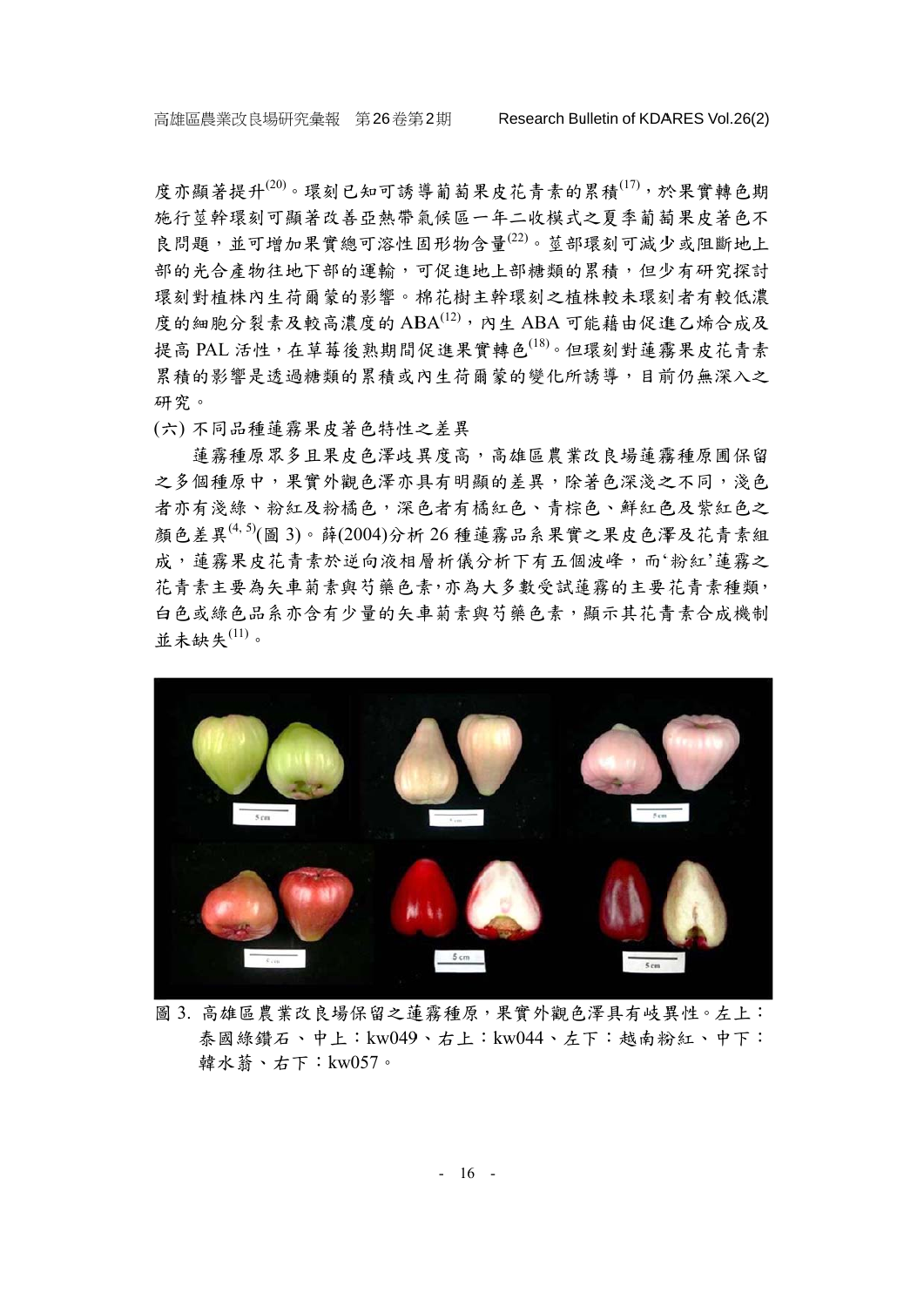紅色系列蓮霧不同品種於高溫季節時果皮著色程度不同,臺灣普遍栽培 的'粉紅'或大果品系蓮霧於冬季果皮色澤深紅,但夏季呈粉紅色,部分品種 於高溫下仍可穩定著色,如:'紅寶石'及'韓水蓊'(又稱「圓葉種」)蓮霧。李 (2012)比較'粉紅'及'韓水蓊'蓮霧果皮花青素之特性,'粉紅'蓮霧高溫下果皮 著色不良,其花青素濃度與 PAL 活性有關,且高溫抑制其 PAL 活性,施用 乙烯抑制劑亦不利其果皮著色,而'韓水蓊'於高溫下果皮仍著色良好,其果 皮花青素與 PAL 活性無顯著相關性,果皮著色亦不受乙烯抑制劑影響,兩者 果皮花青素於液相層析儀分析下高峰出現時間不同,應屬不同類花青素<sup>(3)</sup>。

#### 結論

果皮色澤為蓮霧重要的品質因子之一,果皮紅色較深的果品被認為品質 較佳,因此栽培者需透過產期調節、環境控制及栽培管理來促進果皮著色。 根據前人研究顯示,蔗糖、光照及 20-25℃之低溫有利於誘導蓮霧果皮花青 素的累積,因此栽培上應注重光合產物的合理分配,冬季適當疏剪以增加果 串的光照,高溫季節生產則可選擇果皮著色對高溫不敏感的品種。

此外,過氧化氫噴施與環刻有利於蓮霧果實酚類物質合成與花青素累積, 未來應可持續探討其他處理造成之氧化逆境、過氧化氫生成、PAL 活性變化, 對'粉紅'蓮霧果皮著色之影響,以利瞭解其花青素誘導特性,並應用於改善 栽培技術;不同品種間的果皮花青素種類與對高溫之敏感性不同,可透過育 種將穩定著色之特性導入現有的主要栽培品種,並可探討利用 PAL 表現量或 過氧化氫生成量做為選種指標,加速口感優良、著色穩定之優良品種育成, 以簡化栽培作業並穩定產品品質。

## 參考文獻

- 1. 王雅巧. 2001. 堆肥、尿素與光照對發育中的蓮霧之花青素和果實品質的 影響. 國立臺灣大學農業化學研究所碩士論文. 73pp.
- 2. 王德男. 1994. 農業推廣教育教材. 蓮霧栽培及產期調節技術. 行政院農 委會編印. 27 pp.
- 3. 李宜穎. 2012. 蓮霧著色與苯丙胺酸裂解酶和乙烯抑制劑之關係. 國立中 興大學園藝系碩士論文.
- 4. 陳思如、賴榮茂. 2008. 蓮霧種原蒐集與利用. 高雄區農業改良場 97 年年 報. p.51-53.
- 5. 陳思如、賴榮茂. 2009. 蓮霧育種. 高雄區農業改良場 98 年年報. p.51-52.
- 6. 陳思如. 2014. 臺灣蓮霧週年生產的產業布局. 農業世界. 371:28-34.
- 7. 許仁宏、廖秀真、林慧玲、李國權. 1998. 蓮霧果實生育期間果實外部形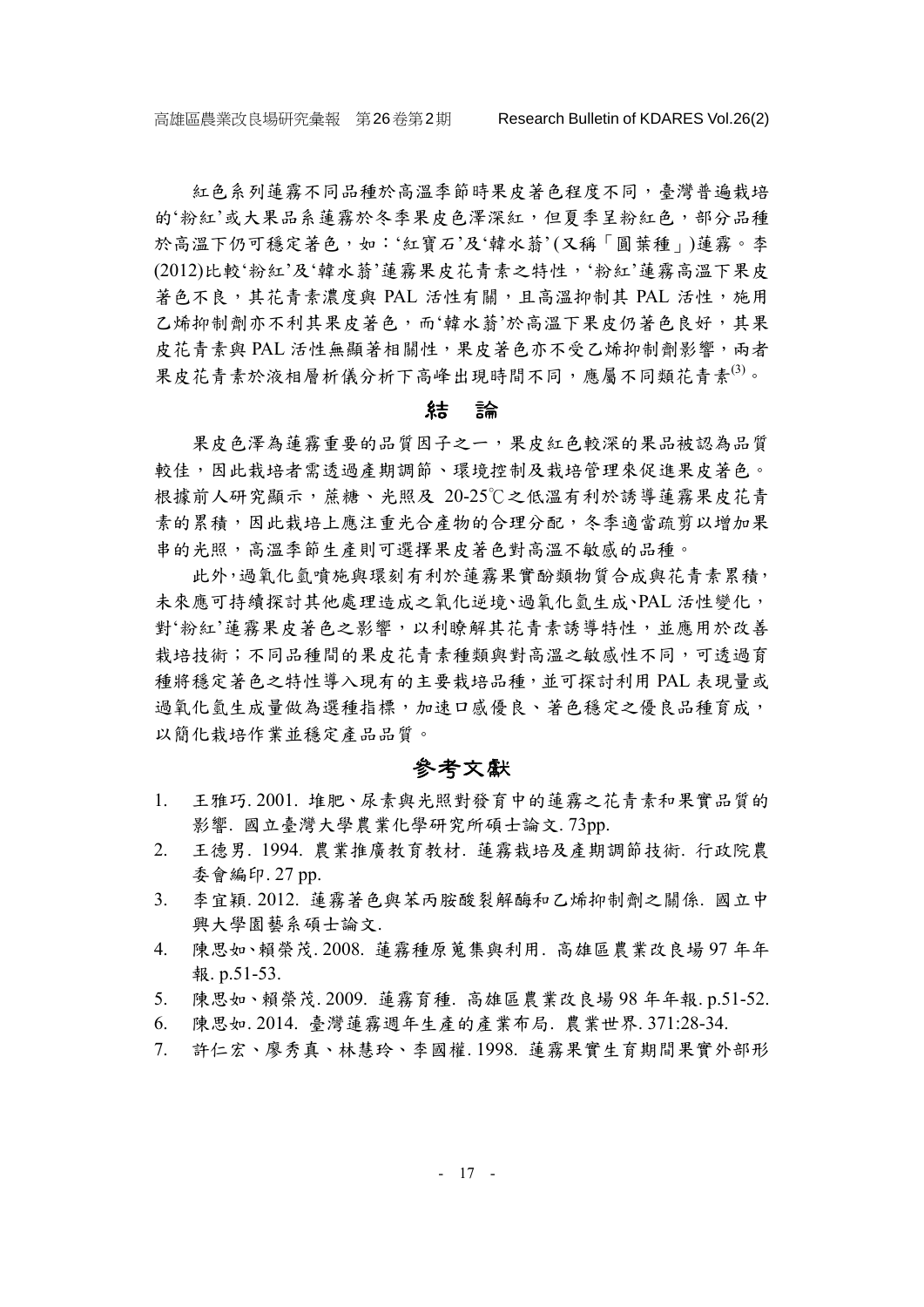態與內部有機成份的變化. 中國園藝. 44:491-501.

- 8. 廖秀真、許仁宏、林慧玲、李國權. 1998. 糖對蓮霧果皮花青素生合成的 影響. 中華農學會報. 185:72-80.
- 9. 潘曉華. 2002. 溫度對蓮霧果實特徵與生理的影響. 國立屏東科技大學熱 帶農業研究所碩士論文.
- 10. 賴榮茂、陳明昭、柯立祥、梁佑慎. 2012. 蓮霧外銷採後處理. In: 主要外 銷果樹採後處理技術專刊. ed. 劉碧鵑. p.65-76. 行政院農業委員會農業 試驗所. 臺灣
- 11. 薛振暉. 2004. 蓮霧果皮色素組成及外加 ABA 對花青素之影響. 國立屏 東科技大學農園生產系研究所碩士論文. 62pp.
- 12. Dai, J. and H. Dong. 2011. Stem girdling influences concentrations of endogenous cytokinins and abscisic acid in relation to leaf senescence in cotton. Acta Physiol. Plant 33:1697-1705.
- 13. de Pascual-Teresa, S. and M.T. Sanchez-Ballesta. 2008. Anthocyanins: from plant to health. Phytochem. Rev. 7:281-299.
- 14. Field, T.S., D.W. Lee, N. M. Holbrook. 2001. Why leaves turn red in autumn. The role of anthocyanins in senescing leaves of red-osier dogwood. Plant Physiol. 127:566-574.
- 15. Gollop, R., S. Even, V. Colova-Tsolova, and A. Perl. 2002. Expression of the grape dihydroflavonol reductase gene and analysis of its promoter region. J. Experi. Bot. 53:1397-1409.
- 16. Hara, M., K. Oki, K. Hoshino, T. Kuboi. 2004. Effects of sucrose on anthocyanin production in hypocotyls of two radish (*Raphanus sativus*) varieties. Plant Biotechnol. 21:401-405.
- 17. Harsimranjit, S.B., S. Zora, S. Ewald, and I. Cameron. 2008. Girdling and grapevine leaf roll associated viruses affect berry weight, colour development and accumulation of anthocyanins in 'Crimson Seedless' grapes during maturation and ripening. Plant Sci. 175:885-897.
- 18. Jiang, Y. and D.C. Joyce. 2002. ABA effects on ethylene production, PAL activity, anthocyanin and phenolic contents of strawberry fruit. Plant Growth Regul. 39:171-174.
- 19. Khandaker, M.M., A.N. Boyce, and N. Osman. 2012. The influence of hydrogen peroxide on the growth, development and quality of wax apple (*Syzugium samarangense*, [Blume] Merrill &L.M. Perry var. jambu madu) fruits. Plant Physiol. Biochem. 53:101-110.
- 20. Khandaker, M.M., A.S. Hossain, N. Osman, and A.N. Boyce. 2011.